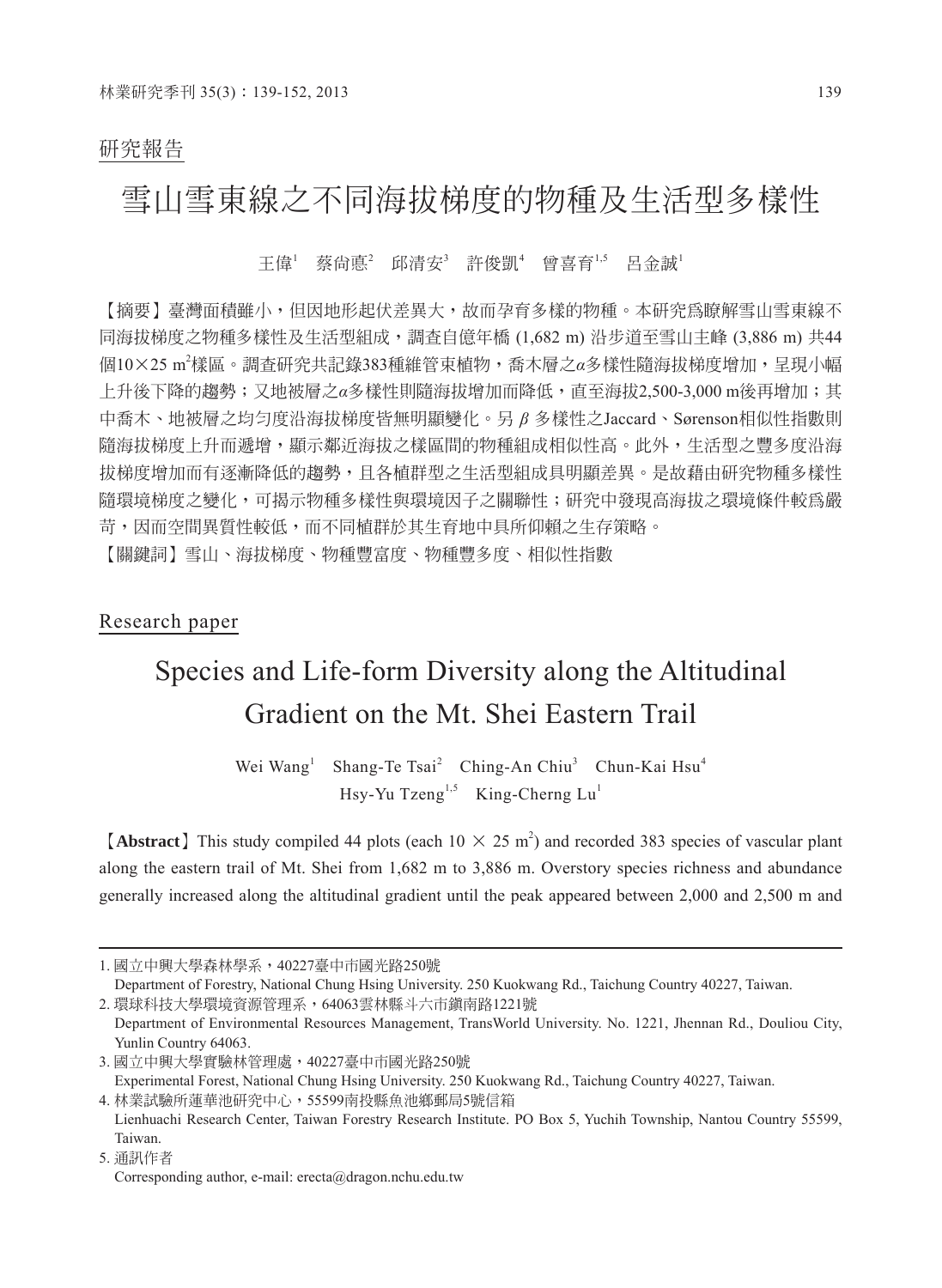then declined along the altitudinal gradient. Understory species richness and abundance increased slightly at an altitude of 3,000 to 3,500 m. Overstory and understory evenness indices showed no obvious trends. Jaccard and Sørenson similarity indices decreased with an increase in the altitudinal gradient, This may be caused by environment factors and a decrease in spatial heterogeneity. Along the altitudinal distribution of sample plots, life form abundance clearly decreased. The vegetation distribution showed that the vegetation subtypes differed with the structure and composition of life forms. The structure of plant life-forms in the area may be based on plant survival strategies determined by their habitat.

【**Key words**】Mt. Shei, altitudinal gradient, species richness, species abundance, similarity index

一、前言

植群之物種多樣性 (species diversity) 沿 不同之環境梯度 (environment gradient)的變化 規律,係為研究者所探討 (唐志堯、方精雲, 2004;馮建孟等,2006;馮建孟、徐成東, 2009;Wilson *et al*., 1990; Michael and Shmida, 1993; Lieberman *et al*., 1996; Zhang and Zhang, 2007)。而環境梯度中又以海拔梯度(elevation gradient)蘊含不同尺度之溫度、水份及光照條 件等因素的綜合影響 (馮建孟等, 2006), 且海 拔梯度亦代表緯度梯度變化的壓縮 (馮建孟、 徐成東,2009);因此,植群多樣性沿海拔梯 度的變化,成為近年生態學家研究的重要課題 之一 (唐志堯、方精雲,2004)。

多樣性指數 (diversity index) 能藉由量化 的方式使能瞭解研究區域植群中之種數、優勢 度 (dominance) 及均匀度 (evenness) 等資訊, 不同尺度下的多樣性指數對生態上的詮釋亦有 不同的意涵 (唐志堯、方精雲,2004)。透過不 同尺度之植物多樣性指數沿海拔梯度的變化, 可藉以瞭解並探討各地沿海拔梯度的植群結構 變化,是否一致或相異及其原由。影響物種多 樣性變化規律的因素亦包括生物地理學、地史 演化及環境變遷等不同尺度及時間影響之差異 性,故探討物種多樣性的變化規律時,亦須考 量物種多樣性的α、β與γ等3種不同尺度 (唐志 堯、方精雲,2004)。

一地區出現的植物種類,可視為植物與環 境長期綜合作用下的結果;因此,生長於特定 地區之植物常可反應棲息環境之氣候所特殊習

性,此即植物的生活型 (life-form) (Raunkiaer, 1934; 劉棠瑞、蘇鴻傑,1983)。生活型主要 根據植物對不良環境之抵抗力及適應力加以 分類,而以生存芽受保護的程度決定對不良 環境之適應性 (劉棠瑞、蘇鴻傑,1983;宋 永昌,2001)。不同植群的生活型譜 (life-form spectrum)差異可以用以表示其在各植群結構特 性與所處環境之差異 (宋永昌,2001)。職是之 故,本研究除探討雪山雪東線之沿線植群之 α、β多樣性指數沿海拔梯度變化情形,並分析 各植群生活型譜,以瞭解各植群型生活型譜之 間的差異,探討各功能群多樣性沿海拔梯度變 化之規律性。

# 二、材料與方法

#### (一) 研究地區

研究區域由武陵七家灣溪億年橋 (海拔 1,682 m) 起 (圖1),沿雪山雪東線步道至海拔 3,886 m雪山主峰,海拔梯度差超過2,000 m。 地質屬於中央山脈地質區之西部亞區中的雪 山山脈,由第三紀的亞變質岩所組成,地質 帶中以深灰色的硬頁岩和板岩為主 (何春蓀, 2003)。雪山地區的土壤,若為森林界線以上 地區,多以粘板岩風化而成之岩海地區,土壤 淺薄,幾乎由岩礫構成;若為森林地區或草 原地區,則土壤多以壤土、腐植土為主,然 地形陡處,表土層淺薄多構成瘠土 (應紹舜, 1976)。林博雄與魏聰輝 (2011) 於2009年在雪 山高山地區海拔3,100-3,584 m分別設立4處氣 象站,2010年雪山圈谷氣象站資料顯示最冷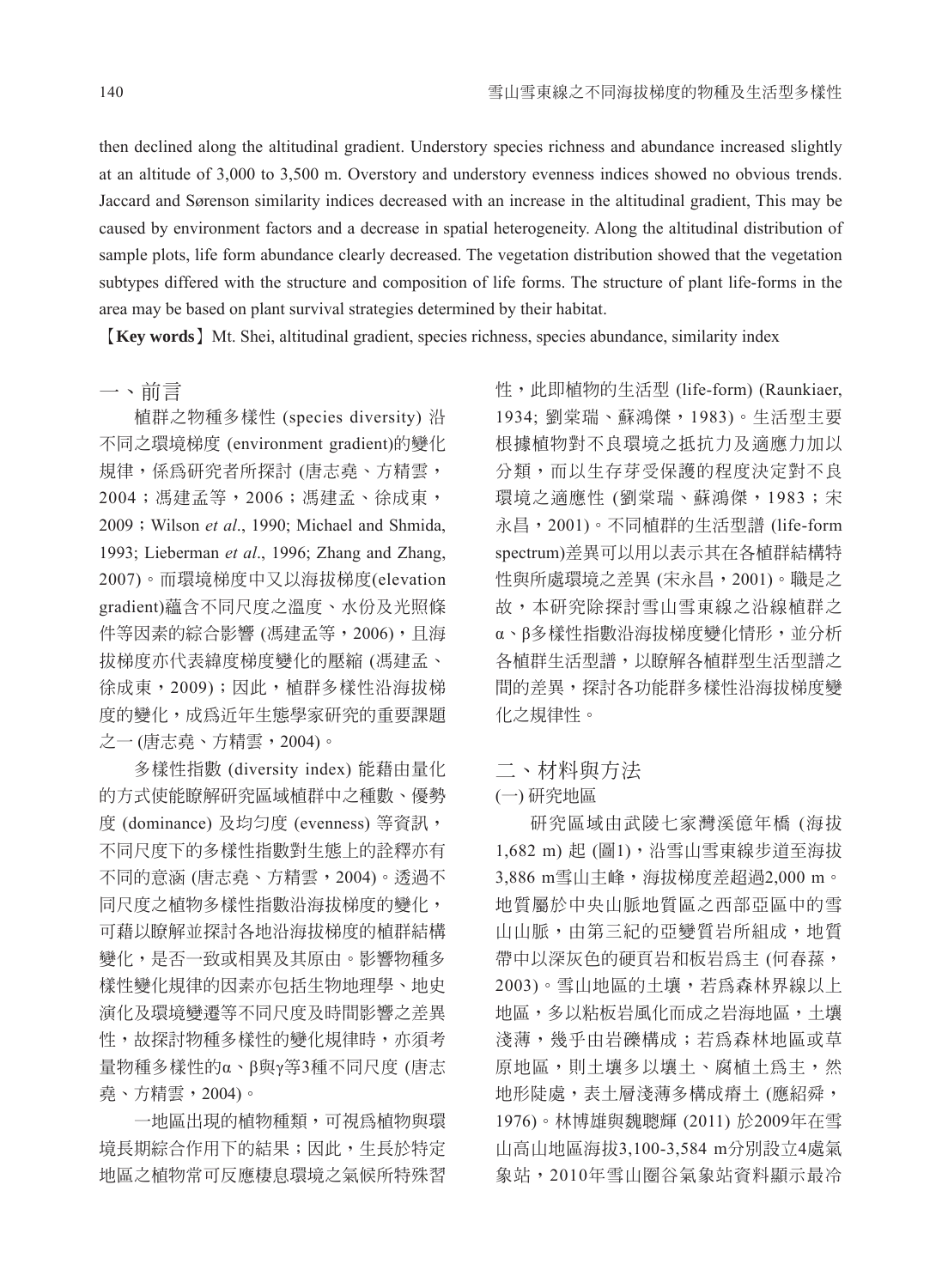

- 圖1. 雪山雪東線沿線調杳樣區及地形位置圖。○ 為王偉等 (2010) 設立之樣區; ○為呂金誠等 (1999) 設立之樣區。
- Fig. 1. The plots of east trail of Mt. Shei and orographic figure. The plots with  $\bigcirc$  logo were set by this study; The plots with  $\bigcirc$  logo were set by King-Cherng Lu (1999).

月為1月 (月均溫-0.11℃),最熱月為7月 (月均 溫9.02℃),年均溫約為4.84℃,年降雨量為 2,284.5 mm。對照陳正祥 (1957) 對臺灣氣候 分類,本研究區包括溫帶重濕型氣候 (AB') 及 寒帶重濕氣候 (AC'),溫帶重濕型氣候 (AB') 溫暖重濕,全年無缺水現象,寒帶重濕氣候 (AC') 則溫度低而濕度高,冬季有霧雪。 (二) 調查方法

本研究採多樣區法 (multiple plot method), 於植群組成較均質處設置 $10\times$ 25 m $^2$ 之長方型 樣區,並彙整呂金誠 (1999) 之研究(調查方 式與本研究一致),包含39個森林植物社會樣 區、1個矮盤冠叢植物社會及4個草原植物社 會,樣區分布如圖1。調查時將植物分為喬木 層 (overstory) 與地被層 (understory);樣區內所 有喬木層植物記錄植物名稱、胸高直徑,而胸 徑未達1 cm者則估計其覆蓋度,而草本植物則 記錄物種名稱及覆蓋度。王偉等 (2010) 於雪山 地區主峰線植群分析結果,將雪山雪東線植群 可分為 I 臺灣冷杉型、II 巒大花楸型、III 玉山 圓柏型、IV 臺灣二葉松型、V 狹葉高山櫟型、

VI臺灣雲杉型、VII栓皮櫟-化香樹型、VIII 臺灣紅豆杉-臺灣灰木型、IX卡氏櫧-西施 花型、X高山櫟-鐵杉型、XI紅檜型等11植群 型,I1臺灣冷杉亞型、I2臺灣冷杉-鐵杉亞型、 IV」臺灣二葉松-臺灣雲杉亞型、IV,栓皮櫟-臺灣二葉松亞型、V<sub>1</sub>高山新木薑子-狹葉高 山櫟、V<sub>2</sub>狹葉高山櫟-臺灣赤楊亞型、VII<sub>1</sub>栓 皮櫟亞型、VII,臺灣胡桃-栓皮櫟亞型、VII, 栓皮櫟-化香樹亞型9個植群亞型,矮盤灌叢 社會為XII玉山圓柏-玉山杜鵑型,草原植群 可分成XIII玉山箭竹-高山芒型、XIV高山芒 型、XV高山艾型3個植群型及XIII」玉山箭竹-高山芒亞型,以及XIII2玉山箭竹亞型兩個亞 型。

多樣性的資料,是將調查資料依喬木、地 被層區分,進一步計算兩部分的多樣性沿海拔 變化的趨勢。多樣性的分析主要分為兩個部份 探討:

1.沿海拔梯度多樣性的變化

(1) α多樣性:本研究藉由Margalef 物種豐多 度 (Margalef, 1951)、Shannon多樣性指數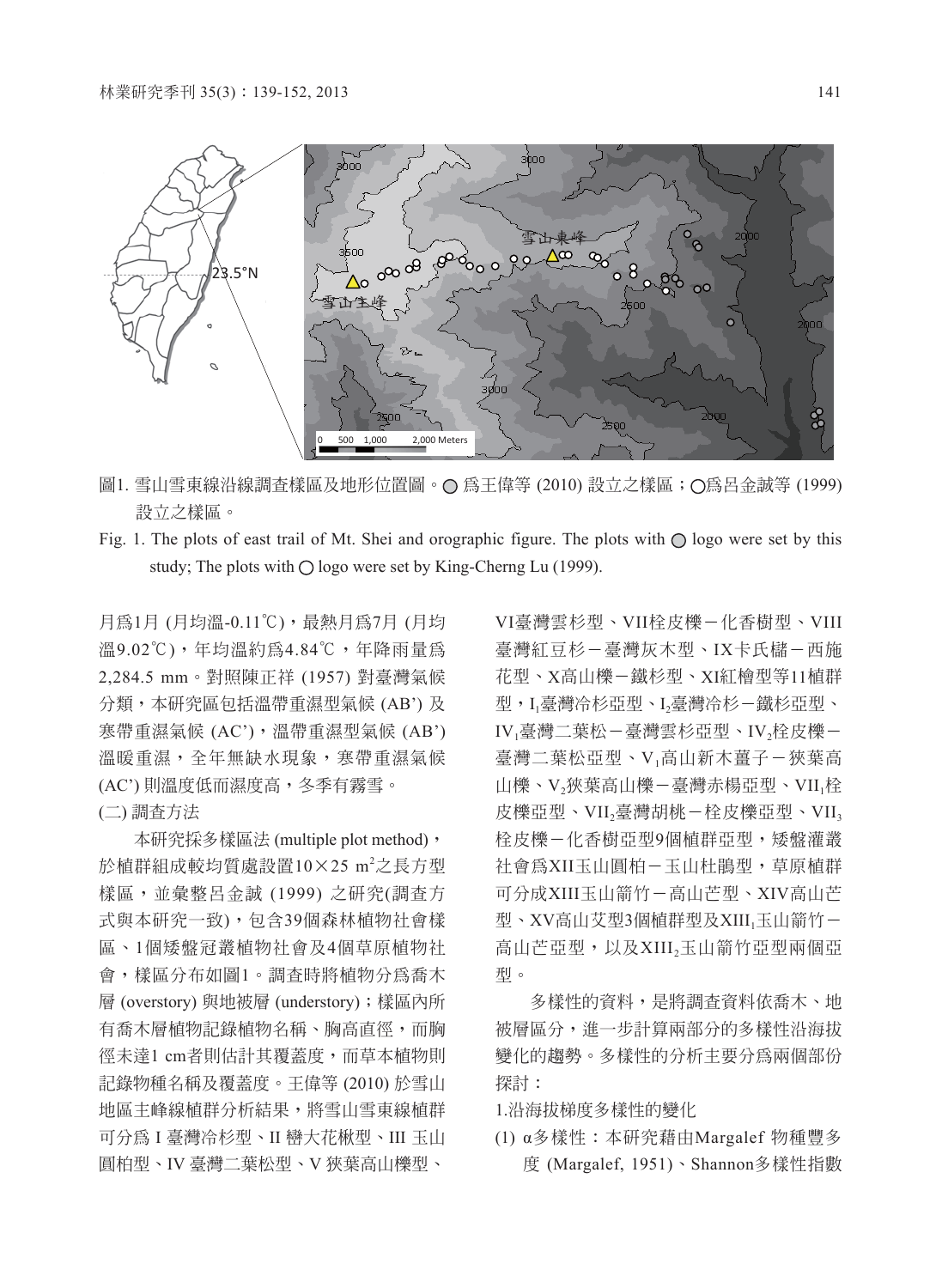(Shannon and Weaver, 1949), 以及Pielou均 勻度指數 (Pielou1966, 1985) 分析各樣區之 α多樣性,並以海拔梯度為X軸,多樣性 指數為Y軸繪製各樣區之多樣性沿海拔變 化之散布圖,茲將各指數計算方法說明如 下:

A. Margalef物種豐多度, D<sub>mg</sub> (Margalef, 1951)

$$
D_{mg} = \frac{S - 1}{lnN}
$$

S=種數

N=總個體數

- B. Shannon多樣性指數, Hsw (Shannon and Weaver, 1949)
	- $H_{sw} = 1 \sum p_i$
- C. Pielou均匀度指數, Esw (Pielou, 1966, 1985)

$$
E_{sw} = \frac{H_{sw}}{lns}
$$

(2) β多樣性:表示沿環境梯度各棲息地間物種 組成相異性,亦為物種沿環境梯度的轉換 速率 (Jaccard, 1901)。本研究所探討β多樣 性為相鄰海拔梯度樣區間,樣區之喬木層 與地被層沿海拔梯度物種組成之相似性。 以定性之Jaccard相似性指數 (Jaccard, 1901) 和Sørensen相似性指數 (Sørensen, 1948) 加 以分析,並以海拔梯度為X軸,海拔梯度 相鄰兩樣區間之相似性指數為Y軸,繪製 各樣區之多樣性沿海拔變化之散布圖,兩 種β多樣性指數的公式如下:

A. Jaccard (1901) 相似度指數

$$
S_j = \frac{W}{A + B - W} \times 100
$$
  
W A B = # #

W=A、B二群落之共有種的種數 A=A群落所含之種數 B=B群落所含之種數

B. B.Sørensen (1948) 相似度指數

$$
S_o = \frac{2W}{A+B} \times 100
$$

2. 生活型沿海拔梯度的變化

本研究參考Raunkiaer生活型分類系 統劃分挺空植物 (phanerophytes, P)、地 表植物 (chamaephytes, CH)、半地中植物 (hemicryptophytes, H)、地中植物 (cryptophytes, C )、一年生植物 (therophytes, T) 等5類 (Raunkiaer, 1934), 依雪山主峰沿線各植群所調 查植物種類分別歸入其所屬之生活型,並製成 植群之生活型譜,再依海拔梯度及各樣區所屬 之植群進行物種多樣性及生活型多樣性之分析 並製圖。

3. 迴歸分析

本研究依物種多樣性及生活型多樣性沿 海拔梯度排列繪製圖散布圖 (scatter plot), 並 進行多項式回歸分析 (polynomial regression analysis),以瞭解物種多樣性及生活型多樣性 與海拔梯度關係。

三、結果

雪山地區自武陵管理處起沿步道向上至雪 山主峰,共記錄387種植物,其中包含木本植 物97種、草本植物290種。茲依植群物種多樣 性的變化及各植群型之生活型組成進行探討。 (一) 物種多樣性的變化

### 1. α多樣性

雪山雪東線植群之喬木層木本植物沿海 拔梯度爬升,Margalef物種豐富度些許上升, 約海拔2,200 m達最大值後,木本植物種類開 始遞減 (圖2) (*p*值<0.001);Shannon指數亦為 小幅度上升再沿海拔緩緩下降,喬木層木本 植物Pielou均勻度於海拔1,600-3,100 m波動不 明顯,海拔3,100-3,886 m開始遞減下降。地 被層之Margalef物種豐富度回歸式未達顯著 性 (p>0.05), 其分布趨勢沿海拔上升而遞減, 約在2,800-3,000 m物種豐富度開始上升,但 種數增加不若1,800 m物種多;Shannon指數與 Pielou均勻度以迴歸式配置,皆達顯著水準, 且皆於海拔2,800-3,000 m時最低,約略與物種 豐富度與海拔梯度變化相似。綜觀雪山雪東線 植群之迴歸分析結果,可發現喬木層之迴歸分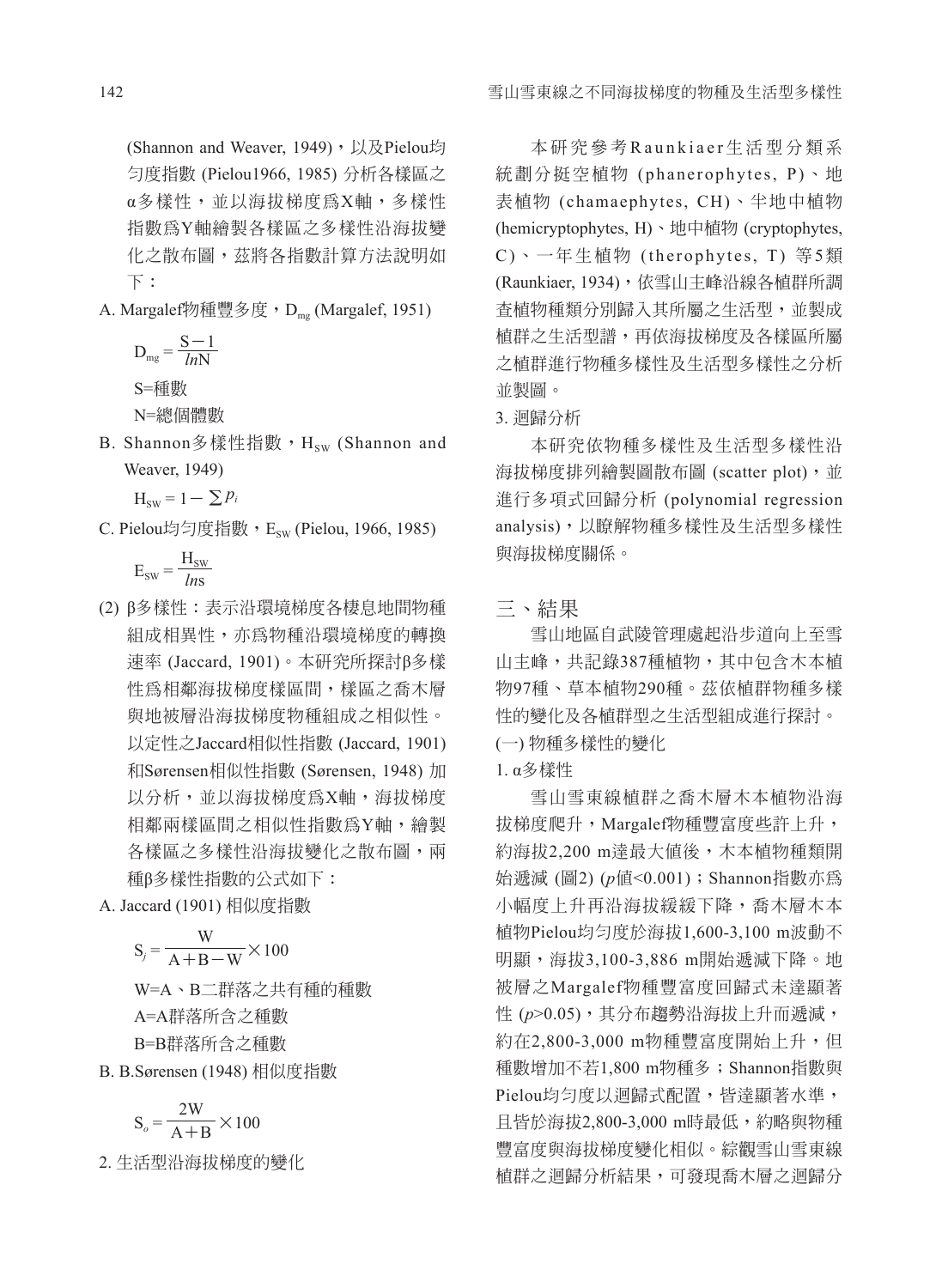

圖2. 雪山雪東線調查樣區之α多樣性延海拔梯度變化。圖2a, 2e為物種數;圖2b, 2f為Margalef物種豐 富度;圖2c, 2g為Shannon-Wiener指數;圖2d, 2h為Pielou均勻度。

Fig. 2. Alpha diversity of samples along altitudinal gradient in east trail of Shei Mt. Fig. 2a, 2e are species numbers. Fig. 2b, 2f are Margalef richness. Fig. 2c, 2g are Shannon-Wiener index. Fig. 2d, 2h are Pielou evenness.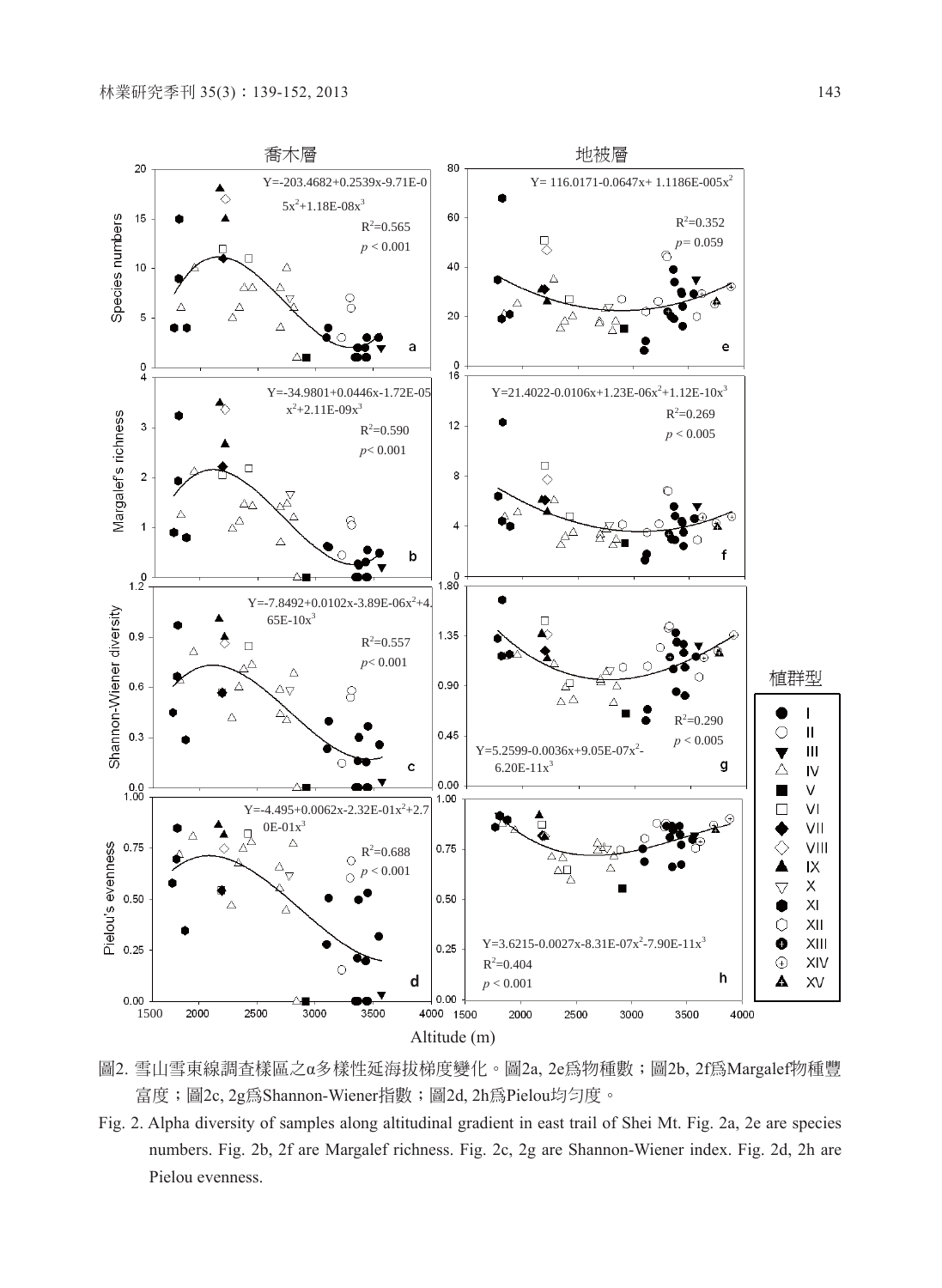析結果解釋力較地被層高, $\mathrm{R}^2$ 值都有 $0.5$ 以上, 與陳子英等 (2008) 臺灣東北部蘭陽溪流域之研 究相似。

2. β多樣性

本研究以兩種相似度指數呈現β空間尺度 下多樣性沿海拔梯度的變化,相似度指數愈高 則多樣性愈低。雪山雪東線植群之喬木層木本 植物沿海拔梯度爬升,相鄰樣區間的相似性亦 上升 (圖3c及3d) (*p*<0.05),於海拔3,400 m達最 高峰。地被層之相鄰樣區間的相似性度沿海拔 上升也呈現上升的趨勢 (圖3a及3b) (*p*<0.05), 約在海拔3,400 m達相似性指數之高峰,沿海拔 梯度整體呈現上升的趨勢。整體而言,雪山主 峰沿線之β多樣性沿海拔梯度上升而升高。

(二) 生活型組成的變化

1. 依植群探討生活型結構之差異

每個植群類型由不同生活型的植物所組 成,植群不同,其生活型譜亦不相同。本研究 將雪山雪東線各植群型內之生活型 (不包括蕨 類植物) 占全部物種之比例繪製各植群型之生 活型譜 (圖4),由各植群型之生活型譜發現, 不同植群型內部各生活型所佔的百分比有所差 異,各植群亞型間亦有差別。

臺灣冷杉亞型 (I1) 以半地中植物為優勢挺 空植物次之 (圖4b),臺灣冷杉-臺灣鐵杉亞 型 (I2) 生活型以挺空為優勢組成。巒大花楸型 之生活型 (II) 結構 (圖4c) 近於臺灣冷杉亞型 (I1),挺空植物較半地中植物優勢。玉山圓柏



圖3. 雪山雪東線調查樣區之*β*多樣性延海拔梯度變化。圖3a、圖3b為海拔梯度鄰近樣區之Jaccard及 Sørenson相似性;圖3c、圖3d為海拔梯度鄰沂樣區之Jaccard及Sørenson相似性。

Fig. 3. The beta diversity of samples along altitudinal gradient in east trail of Mt. Shei. Fig. 3a, 3b are Jaccard similarity and Sørenson similarity. Fig. 3c, 3d are Jaccard similarity and Sørenson similarity.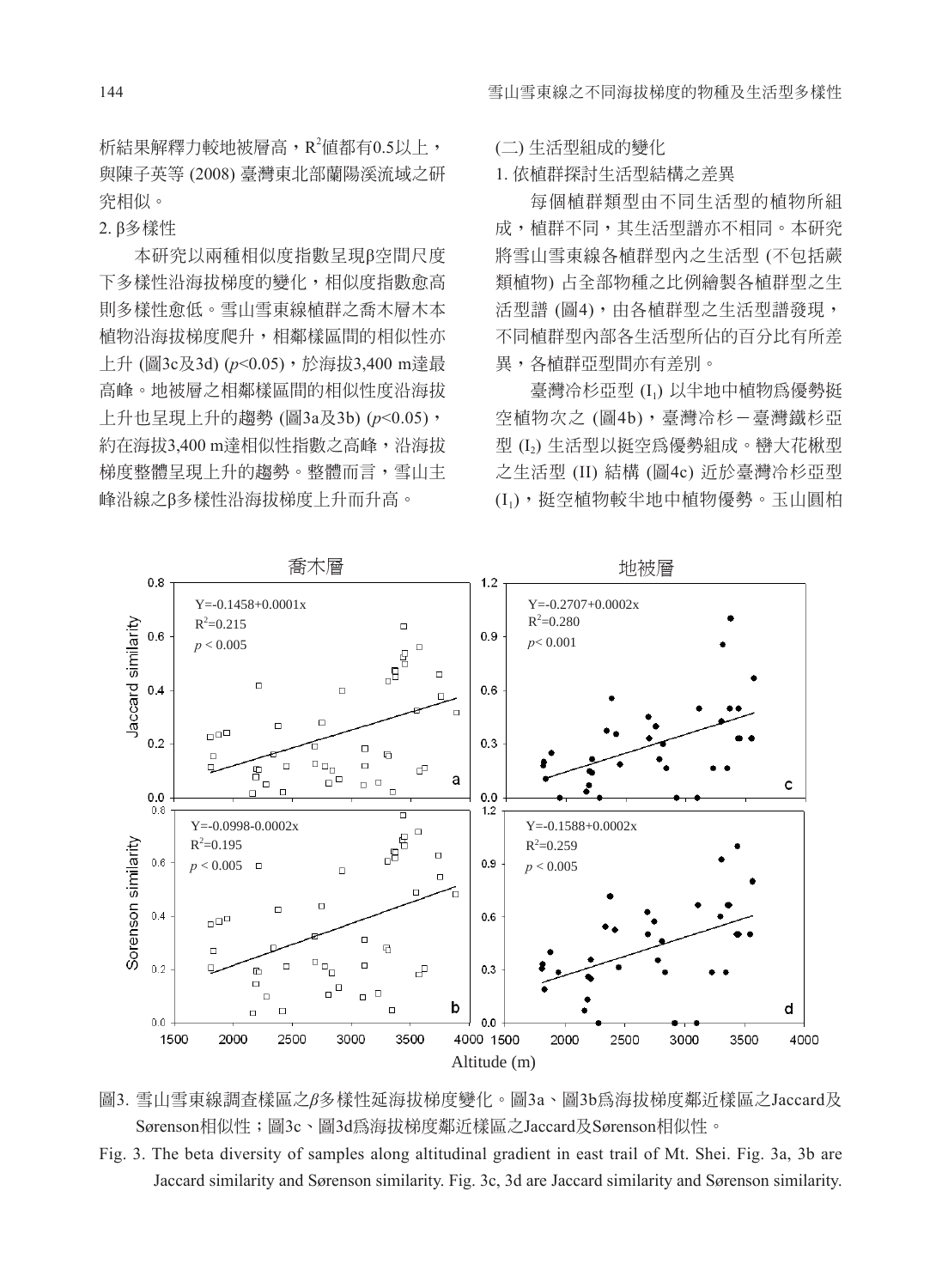

- 圖4. 雪山雪東線高山生態系各植物社會之生活型譜。P: 挺空植物; CH: 地表植物; H: 地面芽植物; C: 地中植物; T: 一年生植物。右上圖代號為植群型代號。
- Fig. 4. The life-form spectrum of vegetation on east trail of Mt. Shei. P: cryptophytes; CH: chamaephytes; H: therophytes; C: phanerophytes; T: hemicryptophytes. The Roman numerals means vegetation type.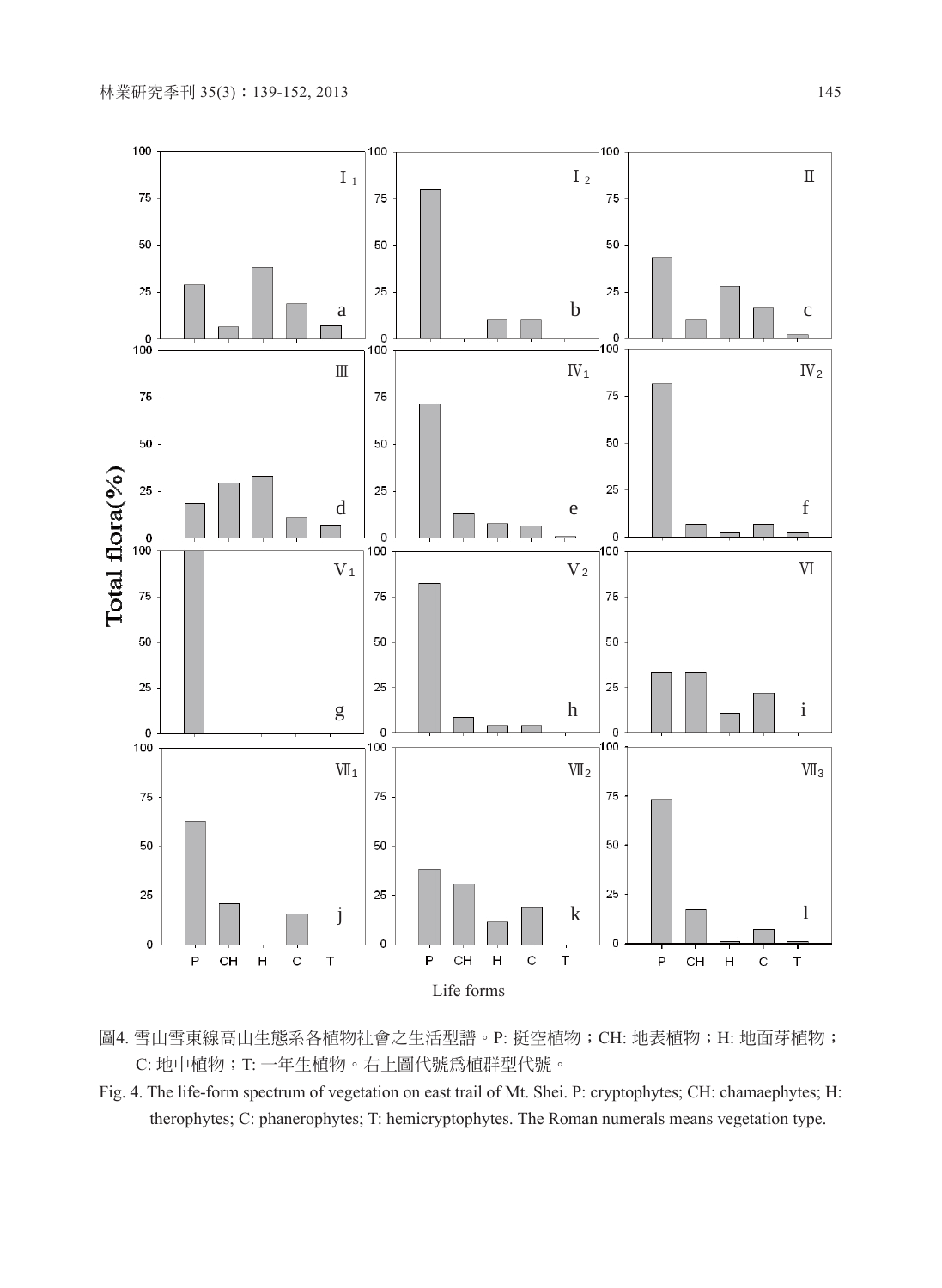

圖4. (續) 雪山雪東線高山生態系各植物社會之生活型譜。P: 挺空植物; CH: 地表植物; H: 地面芽植 物;C: 地中植物;T: 一年生植物。左上圖代號為植群型代號。

型 (III) 以半地中植物較為優勢,挺空植物比 例大為縮減。臺灣二葉松型 (IV)、狹葉高山櫟 型 (V)、栓皮櫟-化香樹型之生活型 (VII)、臺 灣紅豆杉-臺灣灰木型 (VIII)、卡氏櫧-西施 花型 (IX)、高山櫟-鐵杉型 (X) 與紅檜型 (XI) 為櫟林帶至鐵杉-雲杉林帶之植群 (圖4e-h及4jp),皆以挺空植物為主要生活型組成。栓皮櫟 型之三亞型 (圖4j-l) 皆以挺空植物為主要之生 活型組成。臺灣雲杉型 (VI) 之生活型組成結

構以挺空植物和地表植物為共優勢生活型 (圖 4i)。草原植物社會部分,位於雪山圈谷灌叢草 本植群的玉山圓柏-玉山杜鵑 (XII) 以半地中 植物最優勢 (圖4g)。高山艾-羊茅型生活型組 成以半地中植物為主要生活型組成 (圖4t),玉 山箭竹-高山芒型之挺空植物比例約略高於地 表、半地中和地中植物 (圖4r),高山芒型以草 本植物組成中的半地中植物較優勢 (圖4s), 挺 空植物比例略低。

Fig. 4. The life-form spectrum of vegetation on east trail of Mt. Shei. P: cryptophytes; CH: chamaephytes; H: therophytes; C: phanerophytes; T: hemicryptophytes. The Roman numerals means vegetation type.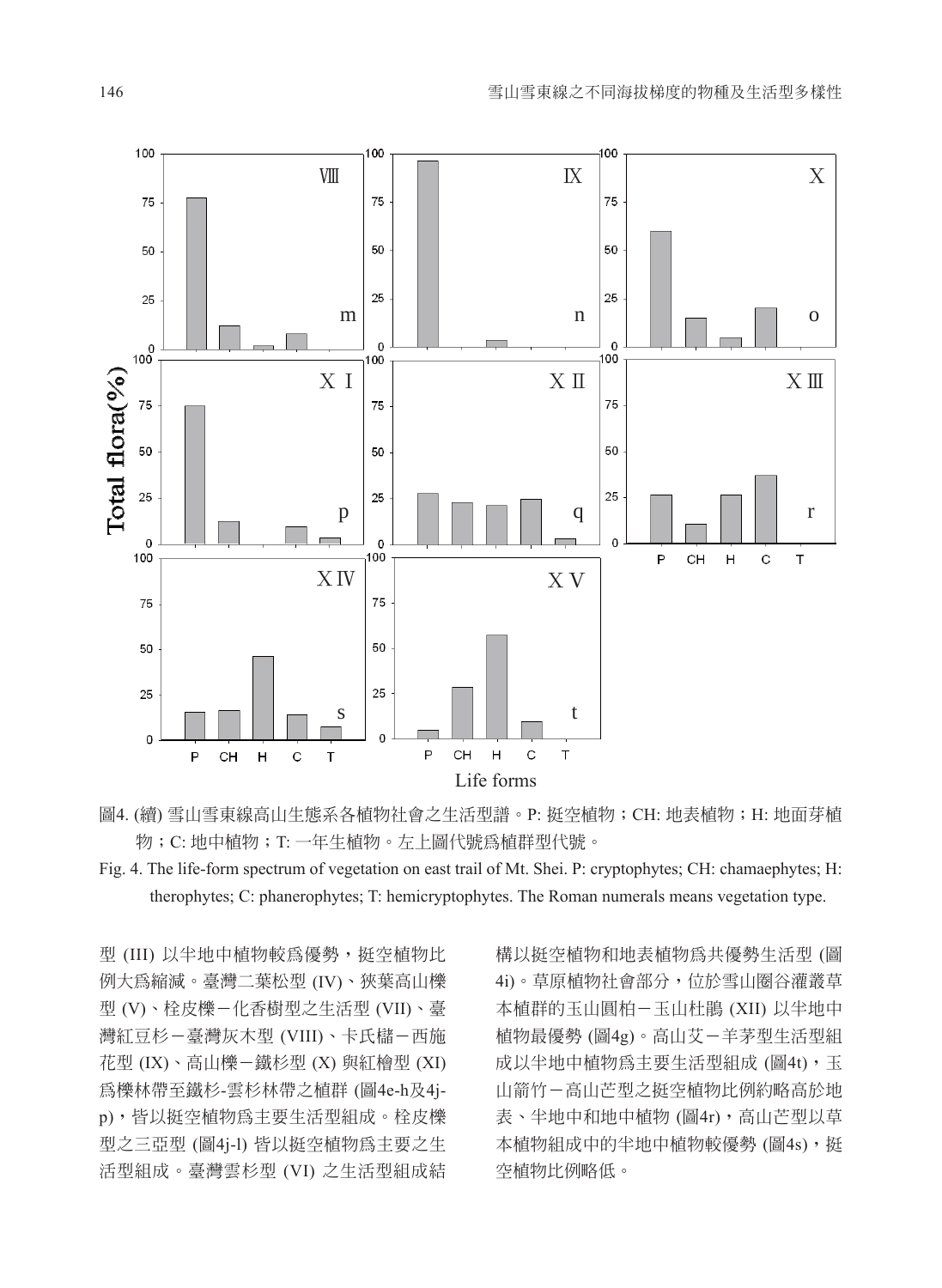2. 生活型豐富度沿海拔梯度之變化

雪山雪東線各生活型物種數沿海梯度變化 (圖5) 顯示多種趨勢。挺空植物及蕨類植物 (圖 5a及圖5f) ( $p$ <0.001及 $p$ =0.001) 隨海拔上升,種 數呈線性顯著減少;地中植物與海拔梯度形成 波動的S型變化,在較1,600 m與3,200-3,400 m 有較多的地中植物;一年生植物及半地中植

物 (圖5c-e) (*p*<0.001, *p*<0.005及*p*<0.001) 沿海拔 梯度上升物種數增加,但一年生植物在研究區 域各海拔植群之種數相當少;地表植物 (CH) (圖5b) (*p*=0.068) 之物種數與海拔梯度無明顯 變化,亦無法以複迴歸配適其延海拔分布之趨 勢,雪山主峰沿線之生活型豐富度沿海拔梯度 上升而下降 (圖6) (*p*<0.001)。



圖5. 雪山雪東線生活型物種數與蕨類種數沿海梯度變化。5a為挺空植物(P);5b為地表植物 (CH); 5c為半地中植物(H);5d為地中植物 (C);5e為一年生植物 (T);5f為蕨類植物 (Y)。

Fig. 5. The species numbers of life forms along altitudinal gradient on east trail of Mt. Shei. 5a: pteridophyte; 5b: chamaephytes, 5c: hemicryptophytes, 5d: cryptophytes, 5e: therophytes, 5f: phanerophytes.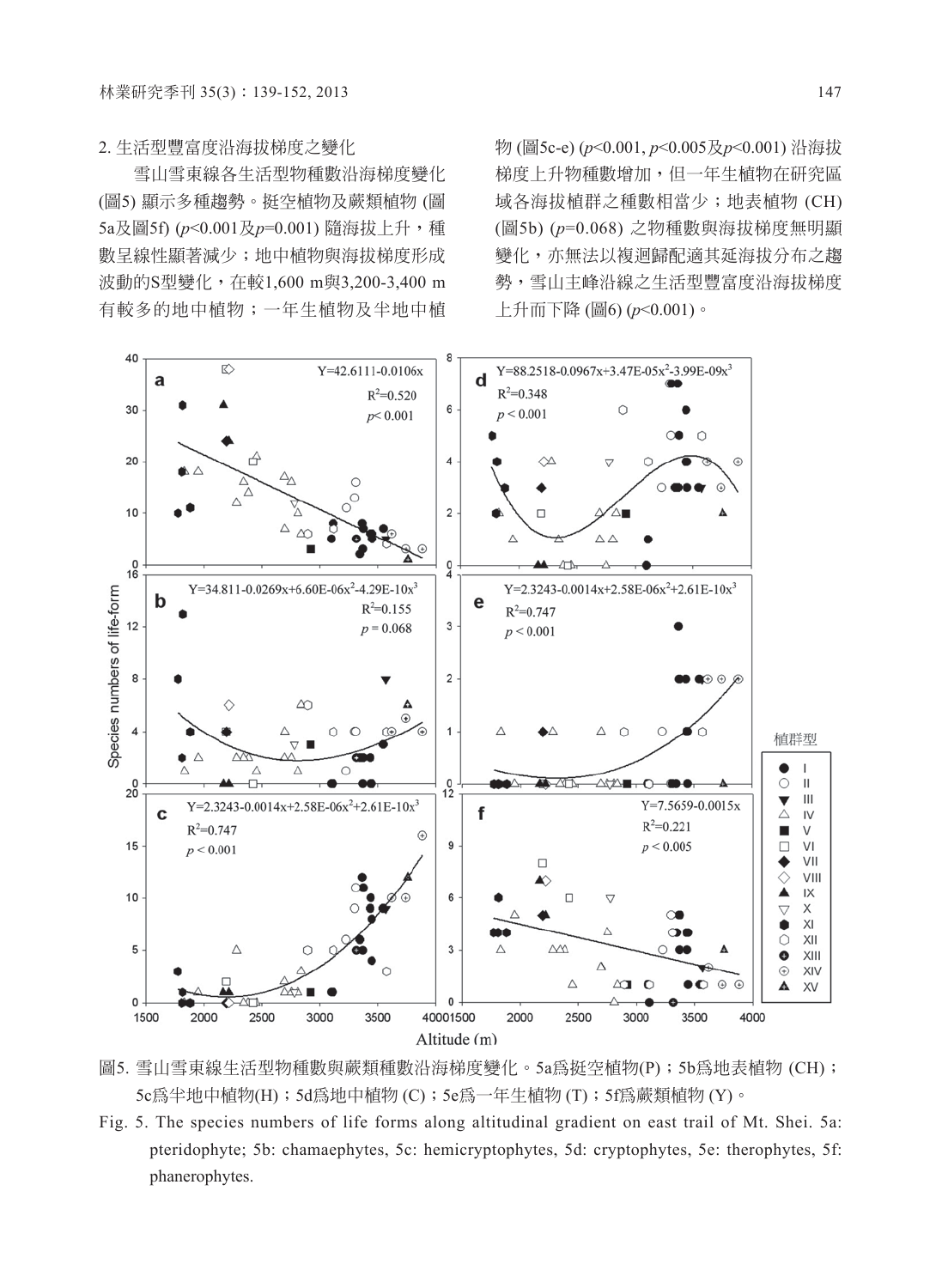

圖6. 雪山雪東線植物社會之生活型豐富度沿海拔梯度變化。 Fig. 6. The Shannon-Wiener index of life forms along altitudinal gradient in east trail of Mt. Shei.

四、討論

α尺度中喬木層木本植物在海拔3,000 m以 下物種多樣性沿海拔上升而增加趨勢,在海拔 3,000 m以上時喬木層木本植物種類沿海拔上升 而遞減,此因3,000 m以上常為降雪區域,高山 溫度較低,熱量不足以提供作部份木本植物生 長發育之需。相較於雪山海拔3,000 m以下之物 種及環境較多元,物種數量因上層優勢樹種豐 富,使生育地環境之微氣候相當多樣,樣區內 不乏大量的附生草本及藤本,空間分布上造就 相當多元之結構。海拔3,000 m以上,植群漸漸 脫離涼溫帶之櫟林帶與冷溫帶之鐵杉雲杉林帶 之森林植群,開始進入冷溫帶之冷杉林帶之森 林植群,物種組成相對較單純。此結果與陳子 英等 (2008) 在臺灣東北部蘭陽溪流域之研究一 致,該研究結果顯示溪各生長型沿海拔梯度的 變化趨勢顯示,木本生活型豐多度及豐富度皆 呈現單峰且右尾反勾,推論因研究地區位於海 洋邊緣的中海拔有明顯的霧林帶,加上地形雨 之因素,雨量多集中在海拔600-1,800 m,因此 物種多樣性多集中於此區域,因而形成多樣型 指數於高海拔地區右尾反勾之趨勢。

β尺度下,沿海拔上升Jaccard及Sørensen 相似性指數隨之上升,乃因隨海拔上升,植群 內的結構組成漸趨單純。七卡山莊相近海拔之 植群組成相當豐富,不僅喬木層的優勢組成多 元,地被層的種類以及生活型態亦相當複雜, 因此相似性指數於此區段之海拔梯度較低。然 較高海拔梯度 (海拔2,700-3,000 m), 玉山箭竹 (*Yushania niitakayamensis*) 於鐵杉雲杉林帶間 形成優勢地被,地被層之陽性物種較少,以耐 陰且適應潮濕之物種 (如裂葉樓梯草*Elatostema trilobulatum*) 零星分布玉山箭竹覆蓋下,地被 層整體歧異性下降而相似性增加。海拔3,000- 3,300 m之冷杉林帶仍以玉山箭竹為主要優勢 地被層,玉山箭竹覆蓋下仍多以適應陰濕之物 種較多;然此區以玉山箭竹-高山芒為優勢物 種之灌叢草本植群,不論木本或地被層之物 種相似度下降。三六九山莊後方之臺灣冷杉 林 (3,300-3,500 m),則以苔蘚為地被優勢,鄰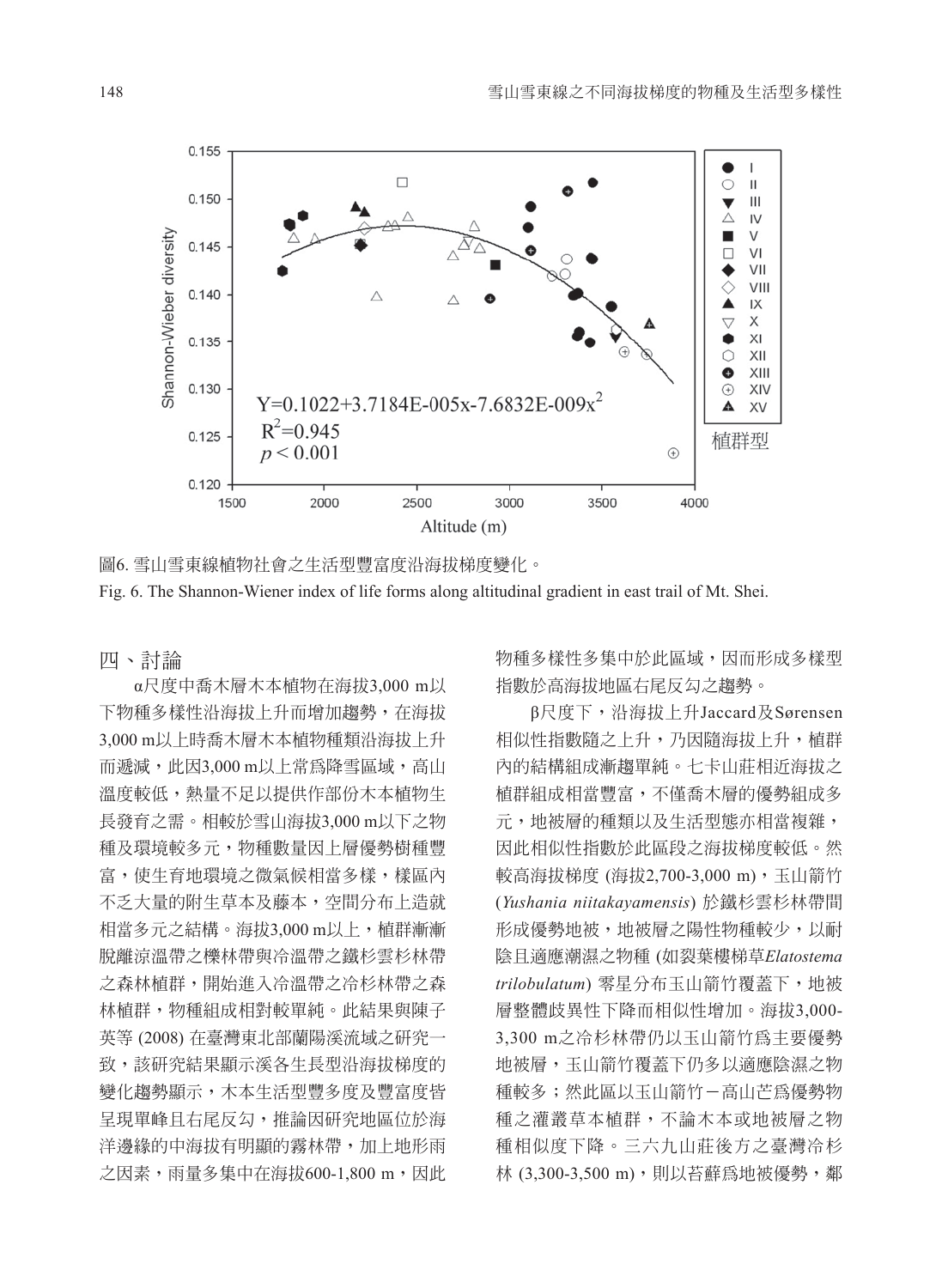近群落之喬木層及地被層更為單純,此區域為 研究區相似性指數最高的區域。至玉山圓柏 (*Juniperus squamata* var*. morrisonicola*) 森林界 限 (海拔3,600 m),草本族群間因林內林外環境 差異大故相似性降低,然木本族群仍以玉山圓 柏為主要優勢,故相似性於海拔3,600 m較不若 草本族群之相似性指數有較顯著性的變化。

唐志堯、方精雲 (2004) 指出隨著海拔升 高,環境的變化幅度也越劇烈,生長於高海拔 的物種因長期的天擇及適應而能存在較嚴峻的 環境分布較廣,反之生活於低海拔之物種,棲 息環境相對來的穩定,隨海拔上升其分布越受 限制,整體而言,隨海拔上升物種數量減少且 較為單調,故而β尺度多樣性漸漸降低。木本 及灌木生活型沿海拔梯度上升β多樣性下降之 趨勢與海拔梯度造成的熱量遞減有關,即熱量 遞減造成物種豐富度的減少進而引起群落間物 種交換量的減少 (馮建孟等,2006)。Vazquez and Givnish (1998) 指出形成線性趨勢是因低 海拔能量及溫度等環境條件較高海拔來的優 渥,且低海拔的人為干擾及火燒使α尺度下之 物種多樣性增加使該區域之環境異質性增加, 間接造成β尺度之物種多樣性增加,Wang et al. (2002) 亦指出人為干擾為β尺度之物種多樣性 於低海拔較高之主因。

各植群之生活型組成結果顯示,臺灣冷 杉亞型 (I1) 地被多以蘚苔為優勢,故林下植物 種類及其他生活型較為多樣,相較臺灣冷杉- 鐵杉亞型 (I2) 因玉山箭竹為地被組成之優勢, 林下物種相對稀少,歐辰雄 (2006) 針對臺灣 冷杉林之研究指出,優勢的玉山箭竹因其走莖 佔去大量之空間及資源,因此以玉山箭竹為優 勢地被之臺灣冷杉林下物種多樣性較低。巒大 花楸型多為玉山箭竹-高山芒草生地與臺灣冷 杉之推移帶,群落物種組成兼具草原與森林群 落,有較多種類之喬木、灌木種類進入,生活 型組成亦具多樣性。玉山圓柏型 (III) 位於黑 森林近圈谷之區域,入冬季常有積雪,故玉山 圓柏林下之挺空植物數量大為減少,生存芽位

於地中或地表之地中及地表植物之比例則提 升。高山新木薑子-狹葉高山櫟因臺灣瘤足蕨 (*Plagiogyria formosana*) 較優勢 (圖4g),致使其 他具相同生態位之地表、半地中植物等種類無 法與競爭,反觀狹葉高山櫟型之生育環境較為 開闊 (圖4h),地被優勢主以五節芒 (*Miscanthus floridulus*) 零星散布,地表及半地中於林下仍 有少量分布。卡氏櫧-西施花型 (IX) 以梃空 植物之木本植物佔絕對優勢 (圖4n),地被層以 **零星耐陰性灌木或幼木點綴組成,缺乏地表植** 物等草本植物,可反映出林下光度低之生育地 環境。三個栓皮櫟植群型下之亞型,彼此之生 活型組成有明顯差異,臺灣胡桃-栓皮櫟亞型 (VII<sub>2</sub>) 以地表植物為優勢 (圖4k), 地中植物及 半地中植物較其他兩個亞型比例顯著提升,因 栓皮櫟亞型 (VII1) 栓皮櫟亞型及栓皮櫟-化香 樹亞型 (VII3) 之地被組成以臺灣蘆竹 (*Arundo formosana*) 為優勢,臺灣蘆竹之走莖常佔去生 育地大量之空間,使其他物種及生活型不易天 然下種於栓皮櫟林下。雪山雪東線之臺灣雲 杉型 (VI) 為人為栽植之植群型,然臺灣雲杉 (*Picea morrisonicola*) 於此區域生長狀況不佳, 因此生育環境多為開闊之林分,有許多物種及 生活型進入此植群型。

由於圈谷地區的氣候環境相對惡劣, 挺空植物種類以灌木型式存在,種類較 少,以玉山圓柏和玉山杜鵑 (*Rhododendron pseudochrysanthum*) 最優勢,使其他木本植僅 能在此二種植物之空隙中生存,而玉山圓柏和 玉山杜鵑構成之灌叢結構形成之微環境亦為地 表、半地中、地中及一年生植物之生存棲所。 高山艾-羊茅型 (XV) 與玉山箭竹-高山芒型 (XIII) 及高山芒型 (XIV) 雖同為草原植群,然 高山艾-羊茅型是位於較高之海拔梯度 (3,800 m),故生活型組成以生存芽能抵擋較嚴苛氣候 環境之半地中植物為主要生活型組成 (圖4t) 玉 山箭竹-高山芒型及高山芒型則分布哭坡嶺線 (2,700 m) 至三六九山莊後方 (3,300 m), 因組 成物種優勢程度不同,生活型譜亦有所差異。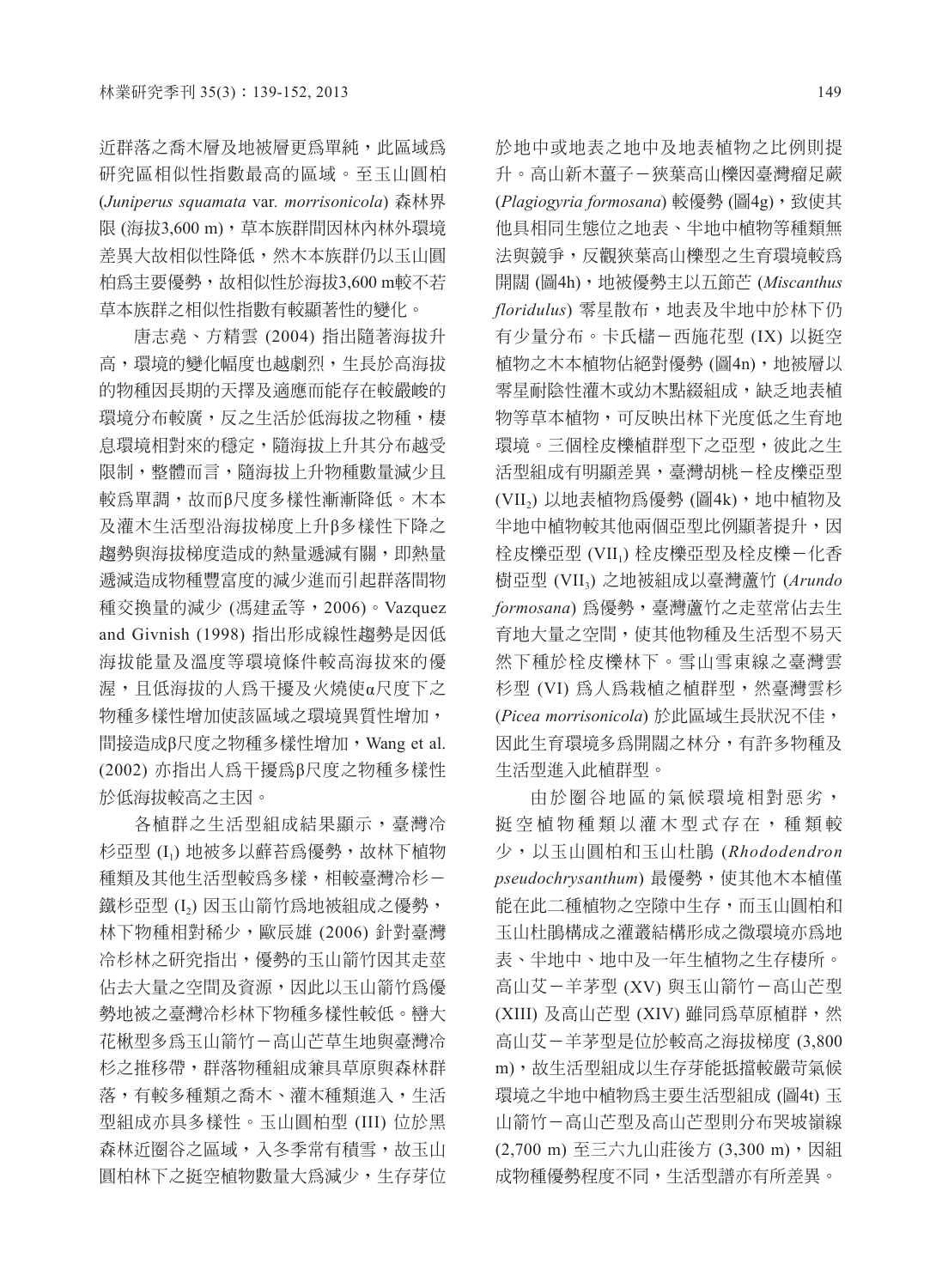由各植群之生活型譜的分析,我們可以了 解各植群內,植物所仰賴的生存策略,再藉由 沿海拔梯度的變化,可更進一步探討各生活型 隨海拔梯度變化所反映的趨勢。因高山地區於 高海拔之植群於冬季常受降雪的干擾,故高海 拔之區域地中植物及半地中植物常為該區域之 優勢族群。一年生植物在乾燥氣候地區之草原 與荒漠中佔有較高的比例 (宋永昌,2001),多 屬於快速完成期生活史之繁殖策略的物種,在 低海拔人為活動干擾區域較多; 在雪山丰峰沿 線各海拔區域中,一年生植物數量相當少,此 可能因森林植群相對較穩定,適合多年生之草 本與木本植物建立拓展其族群。一年生數量較 多的區域為3,000-3,300 m的玉山箭竹-高山芒組 成之草生灌叢植群。高山生態系的一年生植物 相對較為稀少 (Korner, 1994), 因一年生植物必 需在短於1年內完成生活史,而高山生態系生 長季節較短與生長速率較低,大多一年生植物 無法在短暫時間內完成其生活史所致。

挺空植物因其生存策略,度過不良環境之 生存芽高挺入空中,多屬於喬木、藤本植物, 也因此所受的保護相對較少,故於高海拔環境 條件較嚴苛時,其較不易生存;挺空植物生長 隨海拔變化而改變,喬木之樹高與胸徑隨海拔 增加而降低 (朱彪等,2004),在高海拔接近森 林界限時,林木漸形成矮盤灌叢,再者,隨海 拔梯度上升, 能適應的林木種類隨之下降; 此 與大多數研究結果相近 (沈澤昊等,2001)。蕨 **類植物在有性世代繁殖過程中,較無法像種子** 植物可以脫離水分限制,因此多為分布在相對 濕潤的環境;隨海拔梯度上升水分條件較嚴 苛,蕨類植物種數因而沿海拔上升下降。地 表植物可適存於會降冬雪及枯枝落葉層較為 豐沛之區域,一般型態多以小灌木及亞灌木 為主,因此可以廣泛分布研究區域各海拔梯度 (Klimes, 2003; Alan *et al.*, 2001), 沒有呈現明顯 的海拔梯度變化。

不同之生活型沿海拔梯度的變化可以了 解各生活型於海拔梯度的最適範圍,若將各海 拔梯度之生活型以豐富度的概念分析,可進一 步了解沿海拔梯度生活型的優勢變化情形,研 究結果顯示沿海拔梯度上升,生活型的類型隨 之減少,且在高海拔地區有主要優勢之生活型 主導該區域之地被層,不若低海拔地區有多元 均勻之生活型。生活型豐富度隨海拔梯度上升 下降,主要因環境因子隨海拔上升而變得較為 嚴苛,使部分生活型無法適應較高之海拔範圍 (如挺空植物) (Mark et al., 2001), 使豐富度指 數於高海拔時漸趨下降,特定植物生活型則較 能適應且形成優勢 (如半地中植物)。此結果與 馮建孟等 (2006) 於中國玉龍雪山之研究相似, 馮建孟等指出不同生長型之物種多樣性指數沿 海拔梯度的變化結果因研究區域常為干擾, 且 中海拔之水熱條件較低海拔及高海拔優渥,故 生長型之豐富度指數沿海拔梯度遞升形成一單 峰曲線的趨勢。

五、結論

- (一) α尺度下,雪山雪東線喬木層之物種豐富 度及豐多度沿海拔梯度的變化呈現先小幅 上升後下降的趨勢,地被層之物種豐富度 及豐多度隨海拔上升而下降至2,500-3,000 m再上升,喬木層與地被層之均勻度沿海 拔梯度無明顯變化趨勢。
- (二) β尺度下, Jaccard及Sørenson相似性指數皆 沿海拔梯度上升而下降。
- (三) 各植群之生活型譜依其海拔分布高低,其 內生活型的結構組成有所差異,不同生活 型之亞型亦然,植群內生活型的組成結構 與該植群於其生育地所仰賴之生存策略有 關。
- (四) 樣區之生活型豐多度隨海拔梯度上升而下 降。

六、致謝

本文承雪霸國家公園管理處提供研究經費 和調查工作之協助,以及退輔會武陵農場提供 相關協助,特此誌謝。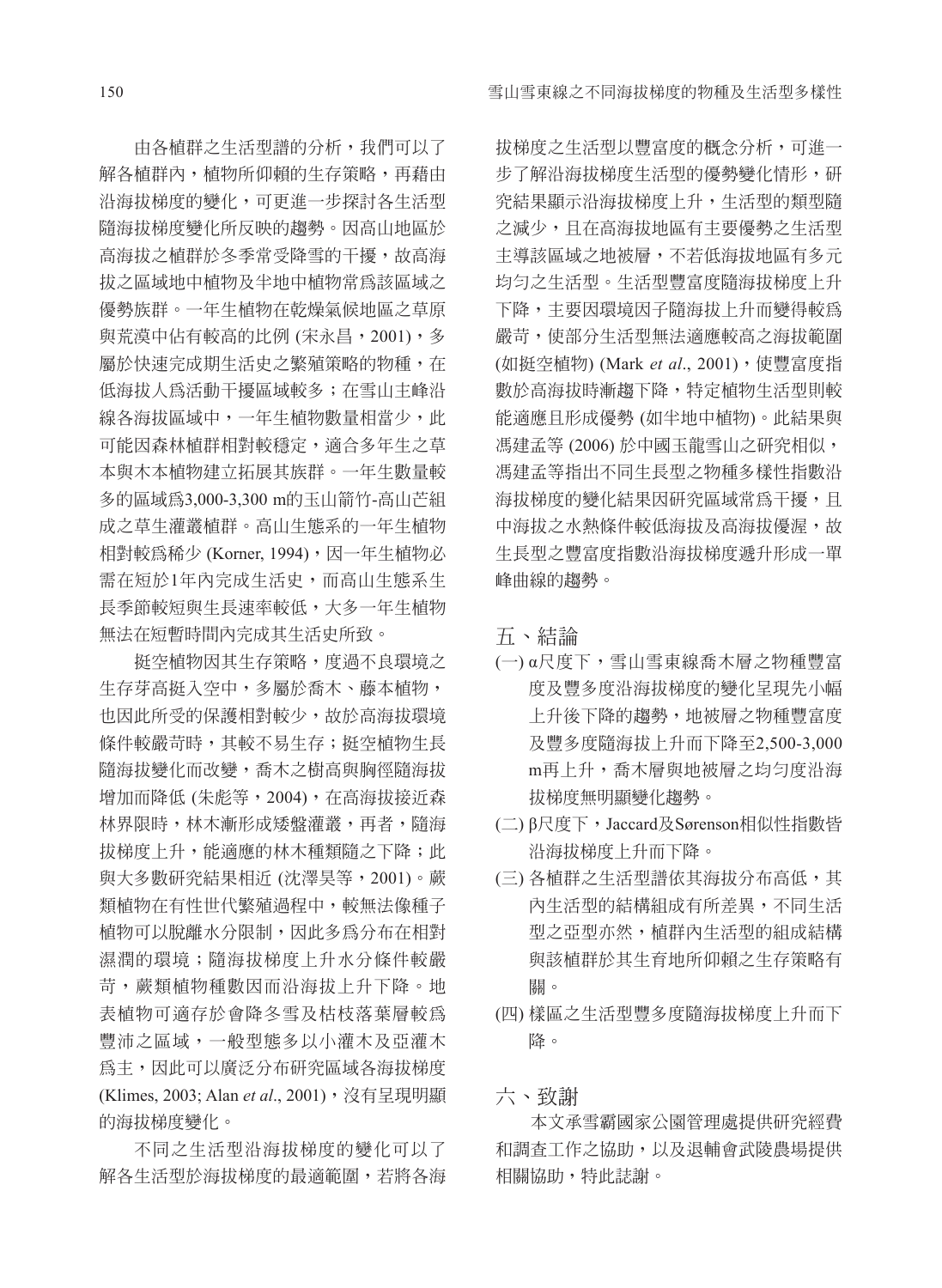七、引用文獻

- 王偉、邱清安、蔡尚悳、許俊凱、曾喜育、呂 金誠。2010。雪山主峰沿線植物社會調查 研究。林業研究季刊32(3): 1-20。
- 朱彪、陳安平、劉增力、李光照、方精雲。 2004。廣西貓兒山植物群落物種組成、群 落結構及樹種多樣性的垂直分布格局。生 物多樣性12(1): 44-52。
- 呂金誠。1999。武陵地區雪山雪東線植群與植 栽應用之研究。內政部營建署雪霸國家公 園管理處八十八年度研究報告。
- 何春蓀。2003。臺灣地質概論-臺灣地質圖說 明書。經濟部中央地質調查所。
- 宋永昌。2001。植被生態學。上海。華東師範 大學出版社。
- 沈澤昊、方精云、劉增力、伍杰。2001。貢嘎 山東坡植被垂直帶譜的物種多樣性格局分 析。植物生態學報25(6): 721-732。
- 邱清安、王志強、呂金誠、林博雄、曾喜育。 2008。臺灣半乾旱區域與潛在疏林植群之 探討。台灣林業科學23: 23-36。
- 唐志堯、方精云。2004。植物物種多樣性的垂 直分布格局。生物多樣性12(1): 20-28。
- 陳子英、吳欣玲、劉啟斌、葉清旺、林哲榮。 2008。台灣東北部蘭陽溪流域物種多樣性 及物種群沿海拔梯度之分布。第六屆台灣 植群多樣性研討會論文集。行政院農委會 林務局78-99。
- 陳正祥。1957。氣候的分類與分區。台大農學 院實驗林林業叢刊7。
- 馮建孟、王襄平、徐成東、楊元合、方精云。 2006。玉龍雪山植物物種多樣性和群落 結構沿海拔梯度的分布格局。山地學報 24(1): 110-116。
- 馮建孟、徐成東。2009。中國種子植物物種豐 富度的大尺度分布格局及其與地理因子的 關係。生態環境學報18(1): 249-254。
- 應紹舜。1976。臺灣高山植物形態的研究。中 華林學季刊9(1): 59-71。
- 劉棠瑞、蘇鴻傑。1983。森林植物生態學。臺 灣商務印書館股份有限公司。
- 歐辰雄。2006。雪霸國家公園植群分類及空間 分布之研究 (一)。內政部營建署雪霸國家 公園管理處委託研究報告90-53。
- 魏聰輝、林博雄。2011。高山微氣象與熱量收 支之研究。雪山地區高山生態系長期監測 與研究 (呂金誠、歐辰雄彙整)。雪霸國家 公園管理處委託辦理計畫。
- Alan FM, JM Katharine, J Dickinson, RS Allen and JW Carol. 2001. Vegetation patterns, plant distribution and life forms across the alpine zone in southern Tierra del Fuego, Argentina. Austral Ecology 26(4): 423-440.
- Jaccard P. 1901. Étude comparative de la distribution florale dans une portion des Alpes et des Jura. Bulletin de la Société Vaudoise des Sciences Naturelles 37: 547- 579.
- Klimeš L. 2003. Life-forms and clonality of vascular plants along an altitudinal gradient in E Ladakh (NW Himalayas). Basic Application Ecology 26: 423-440.
- Korner C. 1994. Scaling from species to vegetation: the usefulness of functional groups. Biodiversity and Ecosystem Function. Springer-Verlag. pp. 117-140.
- Lieberman D, M Lieberman, R Peralta and GS Hartshorn. 1996. Tropical forest structure composition on a large scale altitudinal gradient in Costa Rica. Journal of Ecology 84: 137-152.
- Margalef R. 1951. Diversidad de especies en las comunidades naturales. PubInes. Inst. Biol. apl., Barcelona 6: 59-72.
- Margalef R. 1958. Information theory in ecology. General Systematics 3: 36-71.
- Mark, AF, KJM Dickinson, J Allen, R Smith and CJ West. 2011. Vegetation patterns, plant